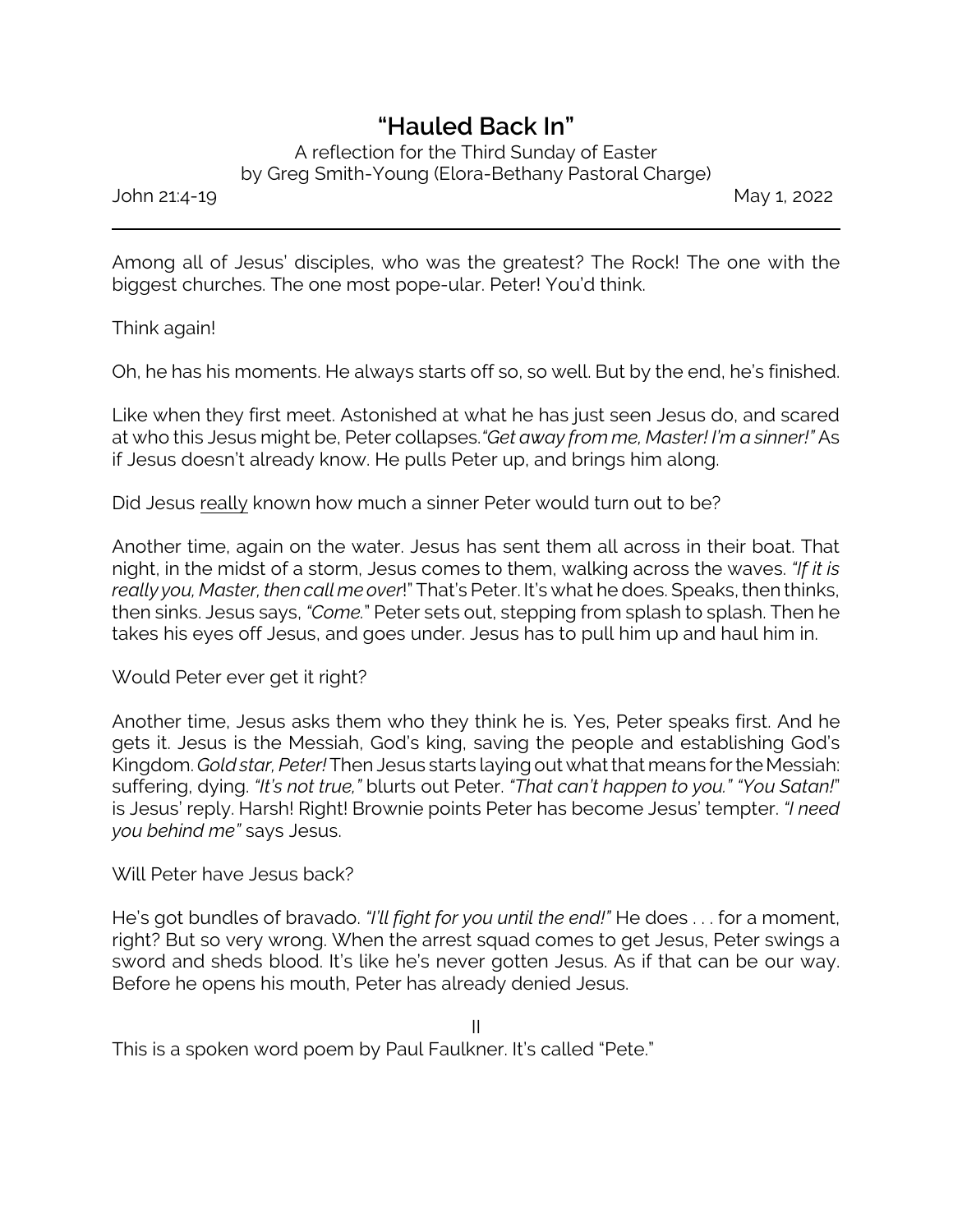*Let me tell you about Peter*

*The night before Jesus died, a group of girls and guys gathered under a Jerusalem sky to try to summarize the events of the previous day.*

*See, Jesus had just been taken away, and while most had fled, Peter decided to stay trying find a way to enter the fray to save his Saviour from this Roman power play.*

*But as he sits down by the fire to warm his hands and feet, a person starts staring and then begins to speak*

*"Hey, isn't he one of them? One of those weirdos causing havoc in Jerusalem!"*

*All of a sudden, Peter's got a dilemma. How does he escape this malicious agenda?*

*He does the obvious thing. His fingers start fidgeting and the rocks on the ground become particularly interesting, as he says, "No, I don't know that guy. I'm just here for the fishing."*

> *It's not the best lie, but interest seems to die, and the group moves on. That is, until someone else comes along. "Weren't you with those guys before?"*

*"Nope, you must have me confused. I'm just a regular, everyday, ordinary Jew. And if I'm honest, I'm kind of tired of being accused. So if you'll excuse me, I'm gonna sit somewhere else."*

*But before Peter could feel too pleased with himself, a third person came along with serious intent. "You were definitely with him. 100%. You've got the same accent. Who else could you be?" So Pete gets mad, says, "Now listen to me!*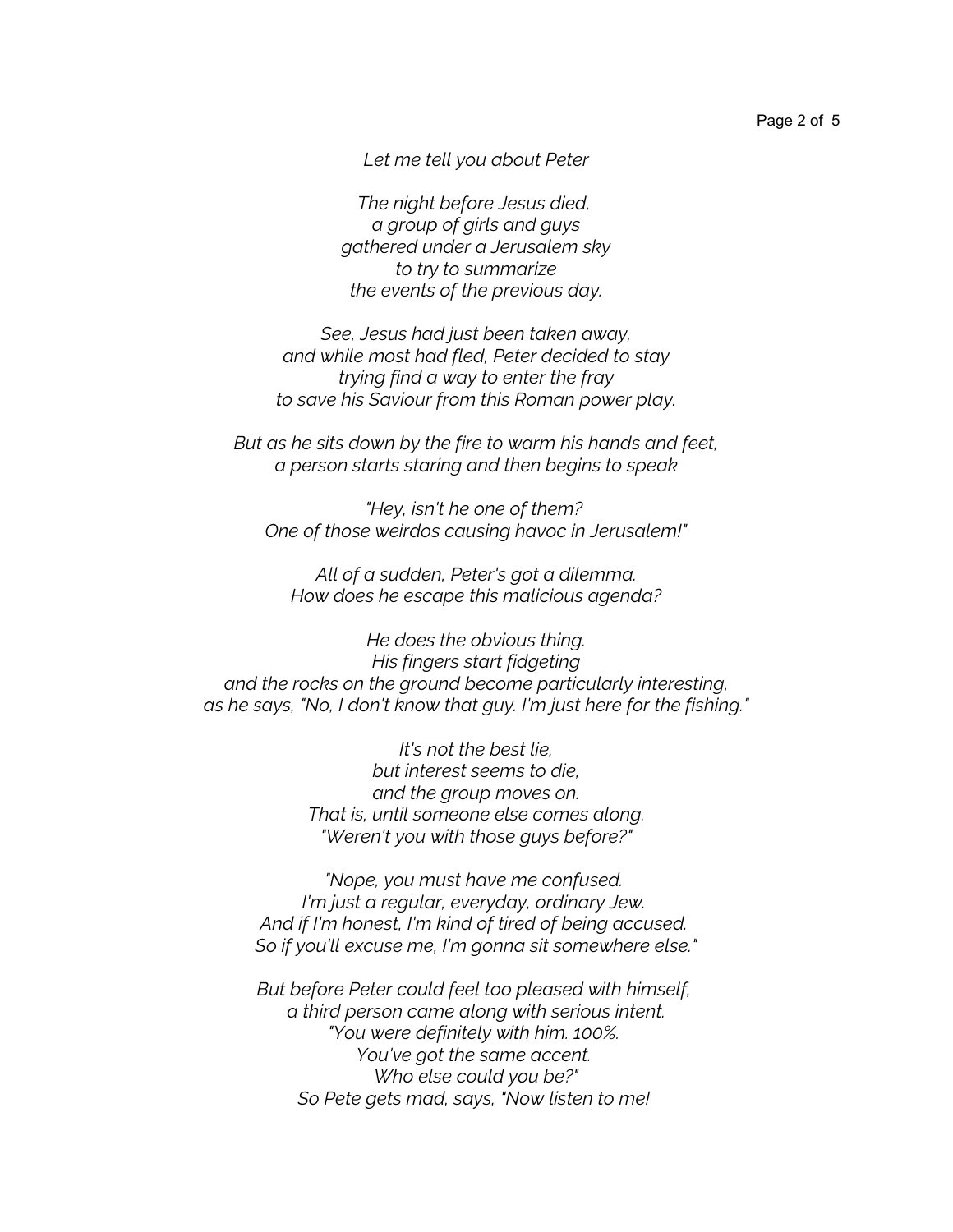*I've never even heard of Galilee. And so the reality is, you're the suspicious one, not me!"*

> *Suddenly, Pete remembers the prophecy that he would deny Jesus 3 times. In what was quite possibly the worst moment of his life.*

*But hey, don't worry. There's a bit more to come. Three days after he dies, God's only begotten son defeats death, and shows the world He's the one they've been waiting for.*  $\frac{1}{1}$ 

III

Okay. Jesus is back! Great.

But what about Peter, and his big mistake? The one with so much at stake. Three times he denied Jesus. Nor will it be the last that he will make.

Had Jesus known that Peter would not stay behind him. Peter would not get it right. Peter is a sinner. He told Jesus as much, that first time they met. Jesus should have got away from Peter, right there and then. Then their beginning would have been their end. Instead, their end together seems to be now. Yes, Jesus is far from finished.

Peter though? Jesus will not stay away from him.

[Please](https://www.biblegateway.com/passage/?search=John+21%3A1-19&version=NIV) read John 21:1-19

 $1 - W$ e showed the video in worship, which you can see here: It's distributed by Go Chatter Media Ltd (Coventry, United Kingdom) [gochattervideos.com](https://gochattervideos.com/). We purchased it and used it with permission.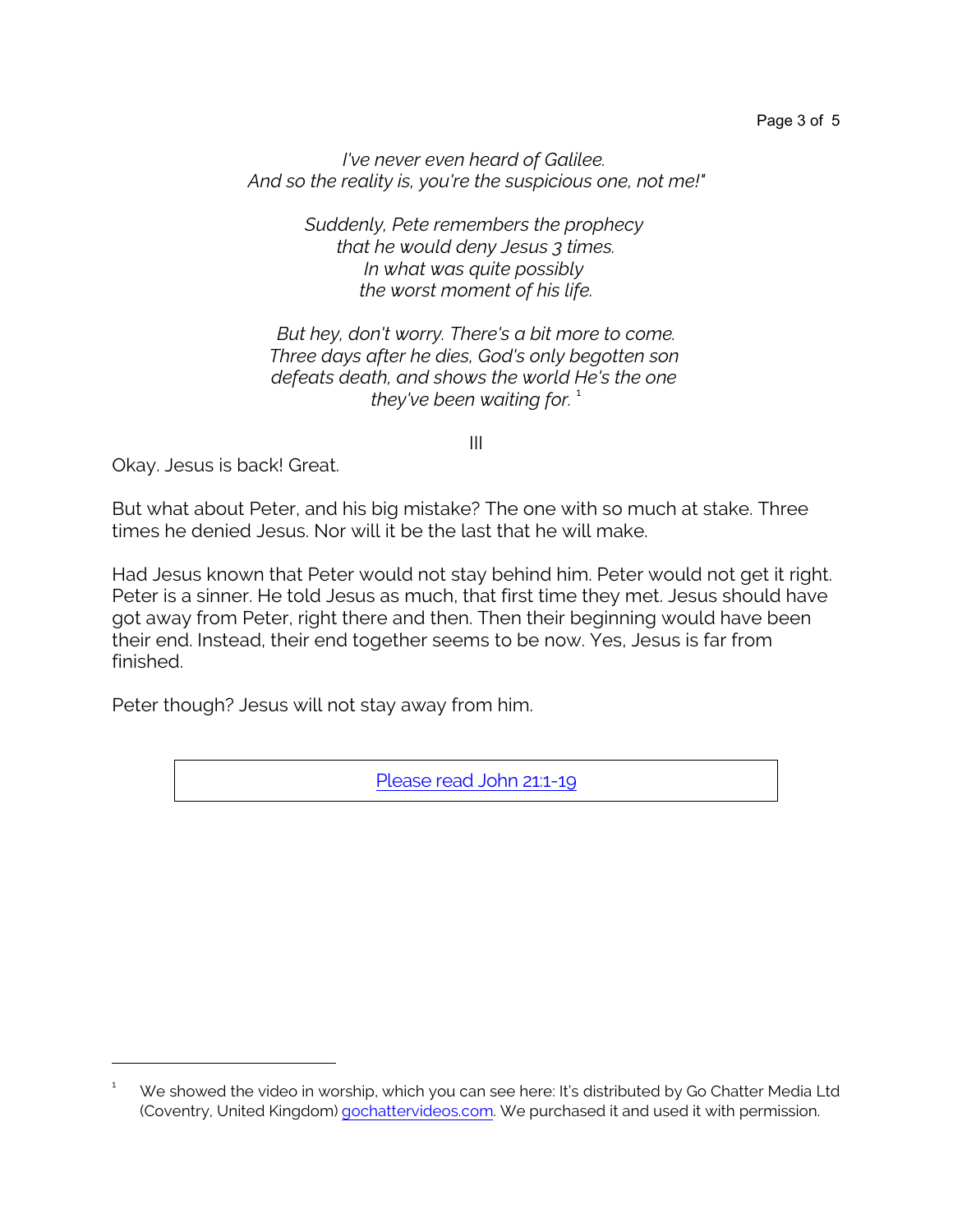IV

[The end of Paul Faulkner's poem]

*But when Pete joins him by the fire, he's not really sure if he's going to be accepted. Yes, Jesus is forgiving but Pete feels disconnected, and so as he approached probably expected some kind of divine retribution.*

> *Instead, he received a divine resolution as the pollution between the two was burned away.*

*And that same story plays out today as millions seek to find a way back to Christ after going astray imagining there's no way to close the space when all He wants to do is show you His grace, to invite you to take a seat, to warm your cold feet, and to be restored in love just like He did with Pete.*

The song that Phil sang, "Good God Almighty," it starts with this.

*I can't count the times I've called Your name some broken night And You showed up and patched me up like You do every time I get amnesia, I forget that You keep coming around Yeah, ain't no way You'll ever let me down (me down)<sup>2</sup>* 

 $\vee$ 

Could that have been Pete's prayer?

I'm not sure. I wonder if even after Jesus resurrected, Peter ever dared hope that he was beyond hopeless? Had he finally failed too for, for even Jesus? How many times could he let the Lord down? So many times . . . yet never too many for Jesus. That's true for Peter. True for you. Jesus never let Peter down. He kept on hauling him back in. You too.

So, did Peter get away with it?

No. Jesus did not let Peter get away. He called this fisherman to keep following him,

<sup>2</sup> By Ben Glover, David Crowder, and Jeff Sojka. © 2021 9t One Songs. For use solely with the SongSelect® Terms of Use. All rights reserved. [www.ccli.com.](http://www.ccli.com) CCLI License # 1460973